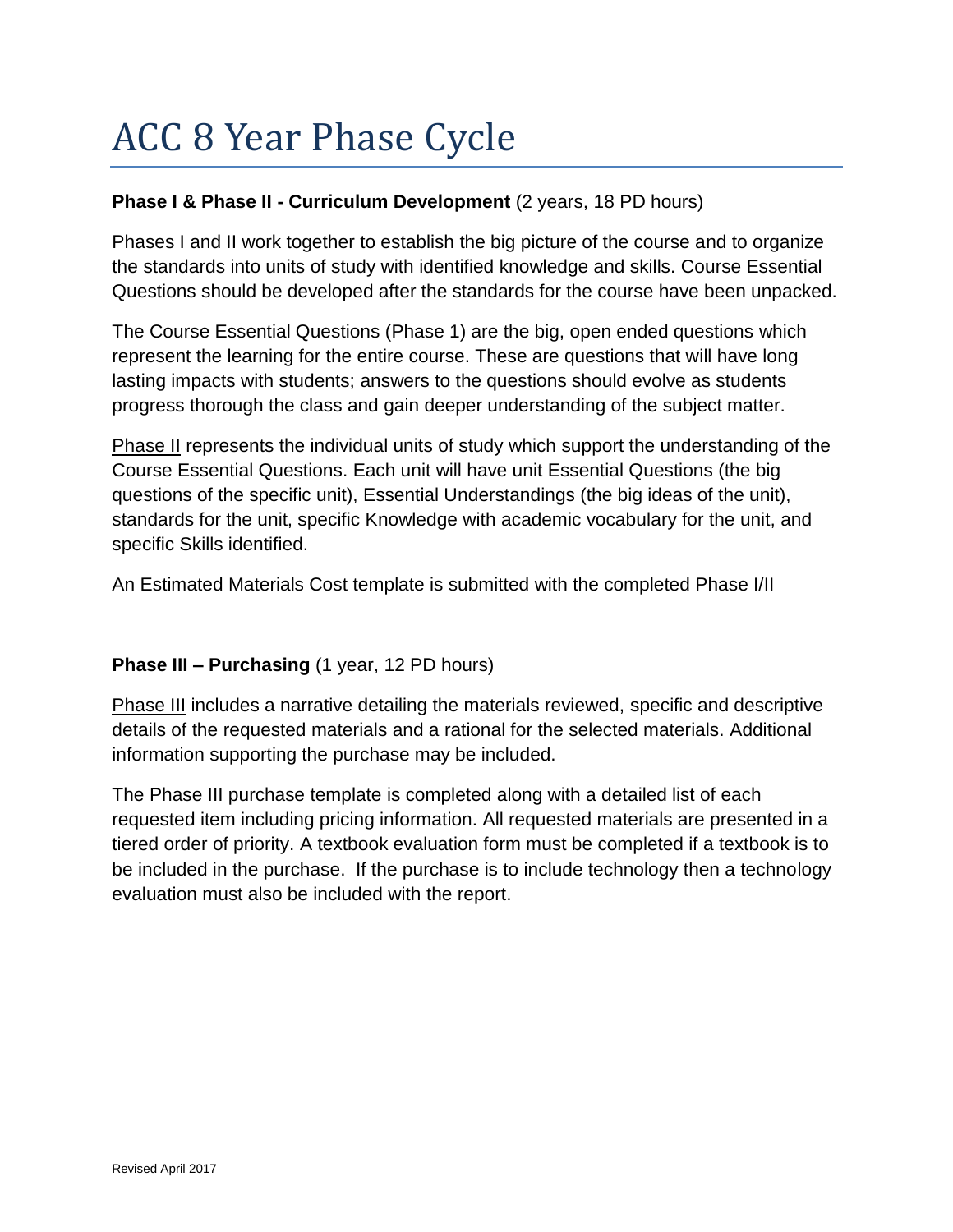# **Phase IV – Progress Update** (2 years, 18 PD hours)

Phase IV and Phase V work together over a four year period of time. The Phase IV template is to be submitted at the end of year two of the four years provided to work on the Unit Map (Phase V). The Progress Update is to be completed in order to document the work accomplished thus far on the Unit Map, noting any curriculum adjustments and detailing the work that will be finished within the two remaining years of work

**Phase V – Unit Map** (4 years total; 2 years Phase IV & 2 years to complete remaining work on Phase V, 18 PD hours)

Phase V is to be completed over a four year period of time, a Progress Update on work is submitted at the end of year two (Phase IV). During the four year period teachers are to develop a complete Unit Map for each unit of study. The map is to include the following components:

1. Outline of topics/lessons

.

- 2. Identification of standard(s) tied to topic/lesson (code only)
- 3. Unit Essential Question tied to topic/lesson
- 4. Academic Vocabulary included in the topic/lesson
- 5. Menu of activities for each topic/lesson
- 6. Assessments: Interim, and Summative

The four years is a collaboration opportunity for the development of rubrics, anchors, exemplars as well as providing flexibility for groups to work Unit Maps for each unit in any order, focusing on areas of need first.

All work is saved and shared electronically.

#### **Phase VI – Course Audit** (1 year, 6 PD hours)

Phase VI is a reflection which includes careful consideration of curriculum adjustments and needs based on data. The phase template is to be completed and will assist with developing a plan of action for the next cycle of curriculum work.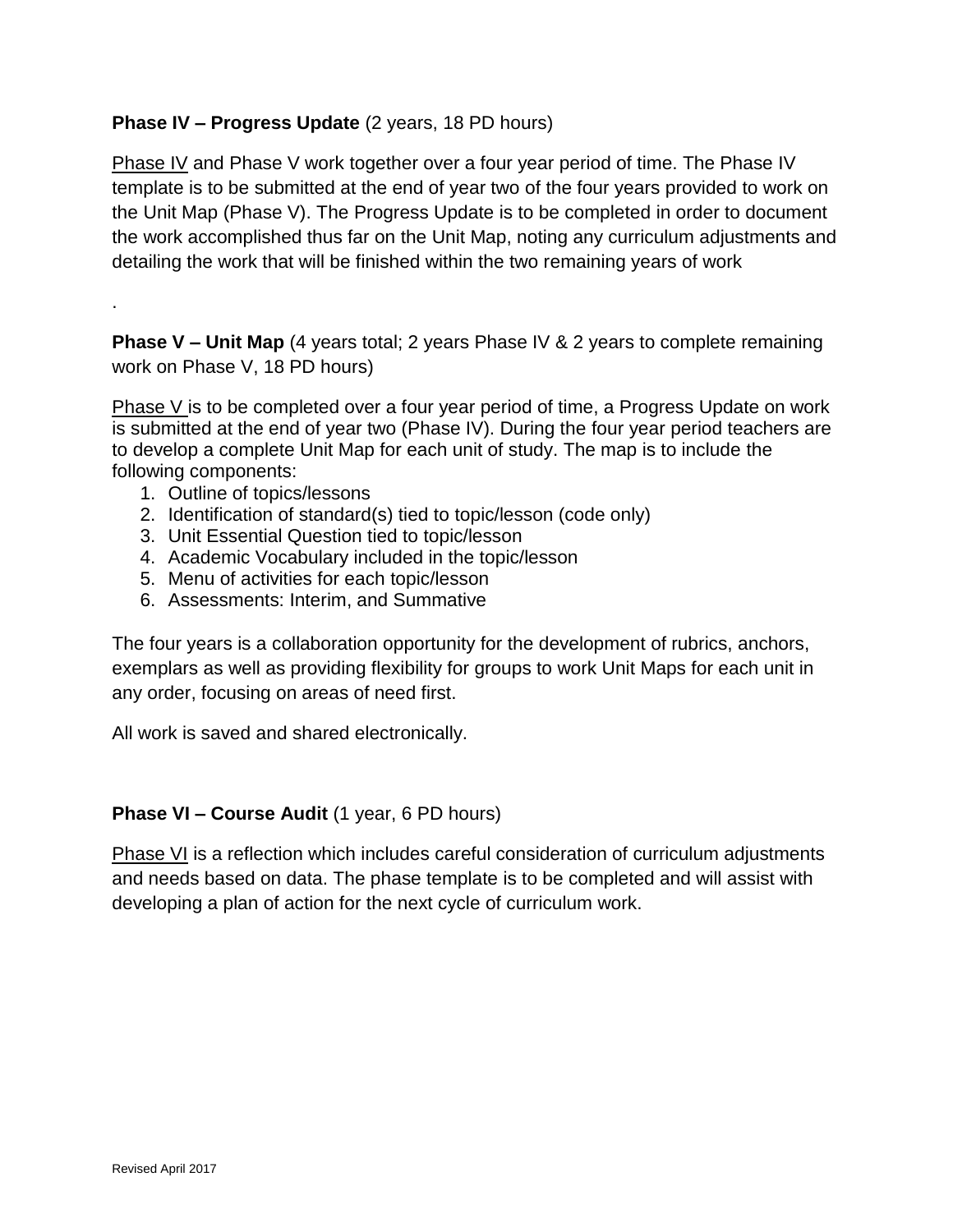# **Davison Community Schools ADVISORY CURRICULUM COUNCIL**

*Phase II, date*

|                                                                        | <b>Course Name</b>              |
|------------------------------------------------------------------------|---------------------------------|
| <b>Phase I: Course Essential Questions</b>                             |                                 |
|                                                                        |                                 |
|                                                                        |                                 |
|                                                                        |                                 |
|                                                                        | <b>Phase II Curriculum</b>      |
| Unit:                                                                  |                                 |
| <b>Essential Questions:</b>                                            | <b>Essential Understanding:</b> |
|                                                                        |                                 |
|                                                                        |                                 |
|                                                                        |                                 |
|                                                                        |                                 |
| <b>Curriculum Standards- DOK noted where applicable with Standards</b> |                                 |
|                                                                        |                                 |
|                                                                        |                                 |
|                                                                        |                                 |
|                                                                        |                                 |
|                                                                        |                                 |
|                                                                        |                                 |
|                                                                        | <b>LEARNING TARGETS</b>         |
| <b>Knowledge/Content</b>                                               | <b>Skills/Processes</b>         |
| <b>I Know</b> (includes academic vocabulary)                           | I Can                           |
|                                                                        |                                 |
|                                                                        |                                 |
|                                                                        |                                 |
|                                                                        |                                 |

Phase II portion completed for each unit of study Estimated Budget submitted with Phase I/II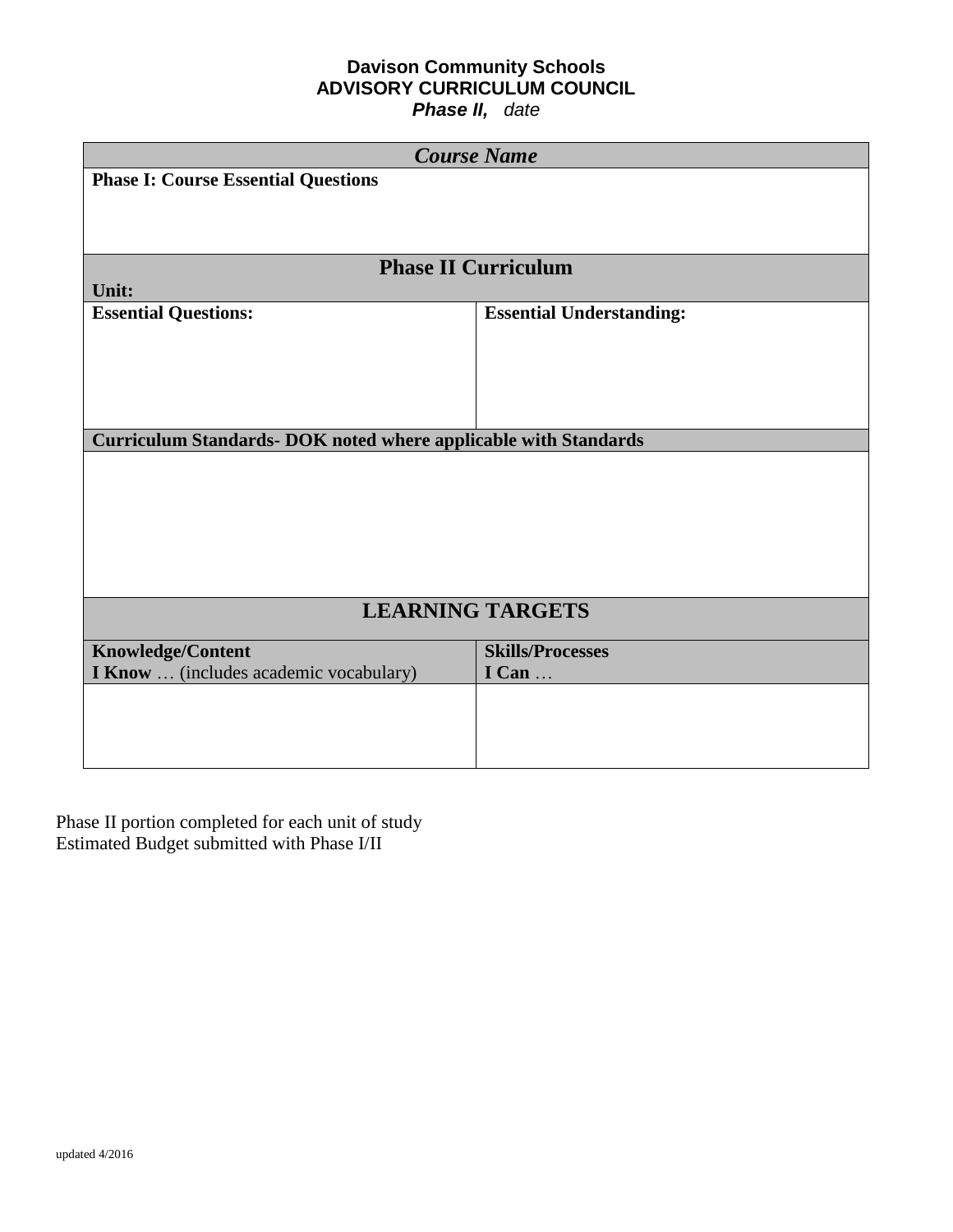#### **Davison Community Schools ADVISORY CURRICULUM COUNCIL ESTIMATED MATERIALS COST**

|    | Subject Area                                                                                           |                                                            | Grade (s) Crade (s) |  |
|----|--------------------------------------------------------------------------------------------------------|------------------------------------------------------------|---------------------|--|
|    |                                                                                                        | <b>Date Submitted</b>                                      |                     |  |
|    |                                                                                                        | <b>Estimated</b> costs and quantities of related materials |                     |  |
| 1. | <b>TEXTBOOK</b>                                                                                        |                                                            |                     |  |
|    | A. Number of students in program<br>B. Number of texts needed                                          |                                                            |                     |  |
|    |                                                                                                        |                                                            |                     |  |
|    | $C.$ Cost per text $\frac{1}{2}$                                                                       | Subtotal:                                                  | $\frac{1}{2}$       |  |
|    |                                                                                                        | <b>Shipping Cost:</b>                                      | $\frac{1}{2}$       |  |
|    |                                                                                                        | <b>Total TEXTBOOK Cost</b>                                 | $\sim$              |  |
| 2. | <b>TEXTBOOK/TEACHER-RELATED MATERIALS</b>                                                              |                                                            |                     |  |
|    | A. Supplements                                                                                         |                                                            | $\frac{1}{2}$       |  |
|    | B. Teacher Materials (TEs, etc.)                                                                       |                                                            | $\frac{1}{2}$       |  |
|    |                                                                                                        | Subtotal:                                                  | $\frac{1}{2}$       |  |
|    |                                                                                                        | <b>Shipping Cost:</b>                                      | $\frac{1}{2}$       |  |
|    |                                                                                                        | <b>Total RELATED MATERIALS Cost</b>                        | $\sim$              |  |
|    | 3. CURRICULUM SUPPORT MATERIALS                                                                        |                                                            |                     |  |
|    | A. Software/Subscriptions                                                                              |                                                            | $\frac{1}{2}$       |  |
|    | <b>B.</b> Special Education Materials<br>(Curriculum support materials needed for special ed students) |                                                            | \$                  |  |
|    | C. Media Center Materials                                                                              |                                                            | \$                  |  |
|    | D. Classroom Support Materials                                                                         |                                                            | \$                  |  |
|    | E. Classroom Technology                                                                                |                                                            | \$                  |  |
|    |                                                                                                        | Subtotal:                                                  | \$                  |  |
|    |                                                                                                        | <b>Shipping Cost:</b>                                      |                     |  |
|    |                                                                                                        | <b>Total CURRICULUM SUPPORT MATERIALS</b>                  | \$                  |  |
|    |                                                                                                        | <b>TOTAL</b>                                               | \$                  |  |

This page needs to be submitted to the ACC in order to 1) notify ACC that your committee will be requesting authorization to conduct a textbook study in the coming year and, 2) to provide ACC with an estimated cost of the new materials so proper budgeting can be done.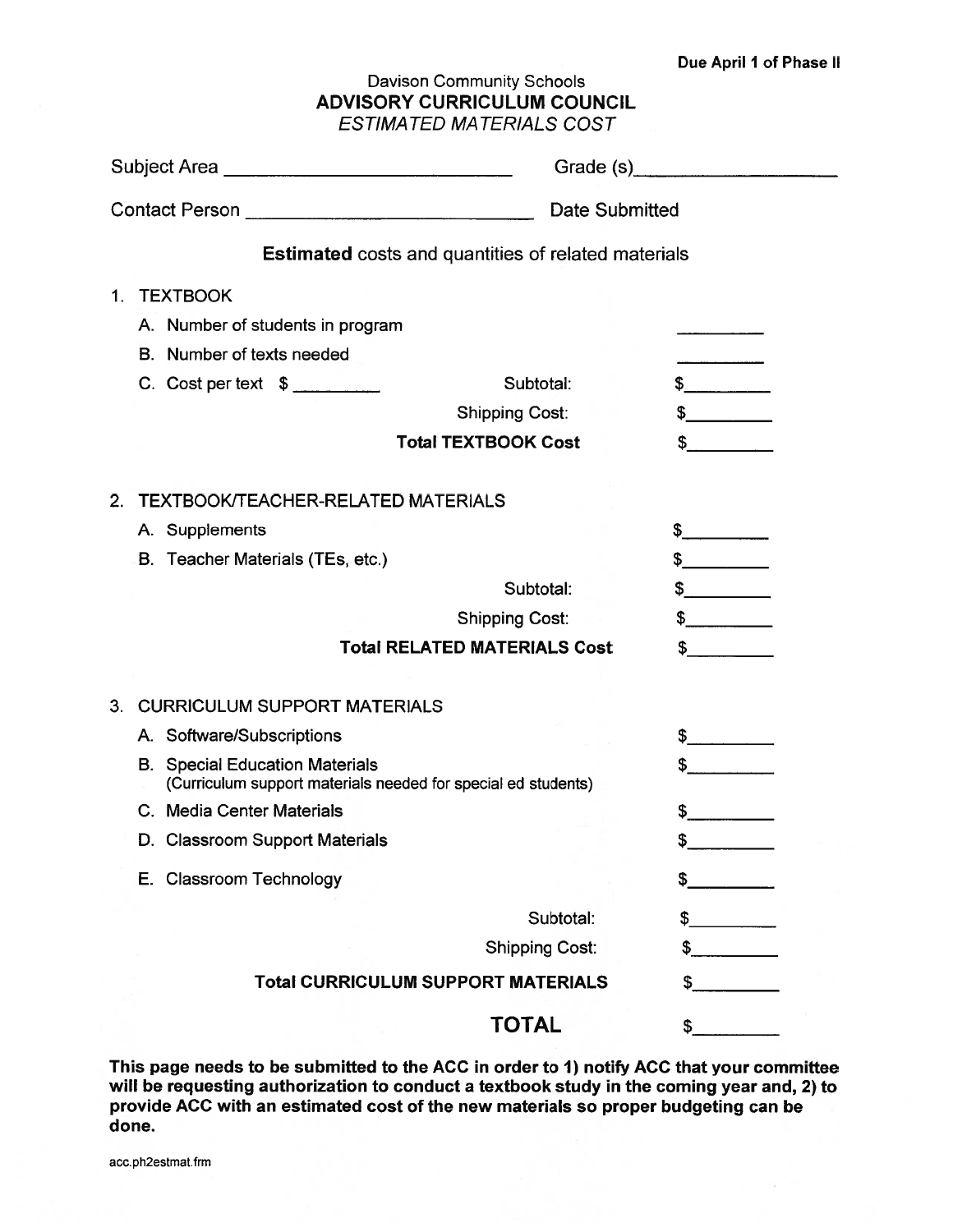| <b>Phase III</b> |  | Due: March 1 |  |
|------------------|--|--------------|--|
|------------------|--|--------------|--|

 $\sim$ 

Davison Community Schools ADVISORY CURRICULUM COUNCIL

|    | Subject Area                                                                                        |                                                    | Grade (s) $\qquad \qquad$                                       |
|----|-----------------------------------------------------------------------------------------------------|----------------------------------------------------|-----------------------------------------------------------------|
|    | Contact Person<br>Costs and quantities of related materials must be identified.                     | Date Submitted                                     |                                                                 |
| 1. | <b>TEXTBOOK</b>                                                                                     |                                                    |                                                                 |
|    | A. Recommended text<br>(Please include a textbook evaluation form)                                  |                                                    |                                                                 |
|    | B. Number of students in program                                                                    |                                                    |                                                                 |
|    | C. Number of texts needed                                                                           |                                                    |                                                                 |
|    | D. Cost per text \$                                                                                 | <b>Subtotal</b>                                    | s                                                               |
|    |                                                                                                     | <b>Shipping Cost</b><br><b>Total TEXTBOOK Cost</b> | $\frac{s}{s}$                                                   |
| 2. | TEXTBOOK/TEACHER-RELATED MATERIALS                                                                  |                                                    |                                                                 |
|    | A. Supplements                                                                                      |                                                    | $\int$                                                          |
|    | B. Teacher Materials (TEs, etc.)                                                                    |                                                    | s                                                               |
|    |                                                                                                     | <b>Subtotal</b>                                    | $\frac{1}{\sqrt{2}}$                                            |
|    |                                                                                                     | <b>Shipping Cost</b>                               | $\sim$                                                          |
|    | <b>Total RELATED MATERIALS Cost</b>                                                                 |                                                    | $\infty$                                                        |
| 3. | <b>CURRICULUM SUPPORT MATERIALS</b>                                                                 |                                                    |                                                                 |
|    | A. Software/Subscriptions                                                                           |                                                    | $\int$                                                          |
| В. | <b>Special Education Materials</b><br>(Curriculum support materials needed for special ed students) |                                                    | $\sum$                                                          |
|    | C. Media Center Materials                                                                           |                                                    | $\frac{1}{2}$                                                   |
|    | D. Classroom Support Materials                                                                      |                                                    | $\sim$                                                          |
| Е. | <b>Classroom Technology</b>                                                                         |                                                    | $\mathbf{s}$ and $\mathbf{s}$ and $\mathbf{s}$ and $\mathbf{s}$ |
|    |                                                                                                     | <b>Subtotal</b>                                    | S                                                               |
|    |                                                                                                     | <b>Shipping Cost</b>                               | \$.                                                             |
|    | <b>Total CURRICULUM SUPPORT MATERIALS</b>                                                           |                                                    | S.                                                              |
|    |                                                                                                     | <b>TOTAL</b>                                       | \$.                                                             |

NOTE: Every effort will be made to provide the materials selected for delivery of your curriculum. Be advised that<br>approval of this report provides for the purchase of the specific materials listed only. In the event that alternate materials unless approved by A.C.C.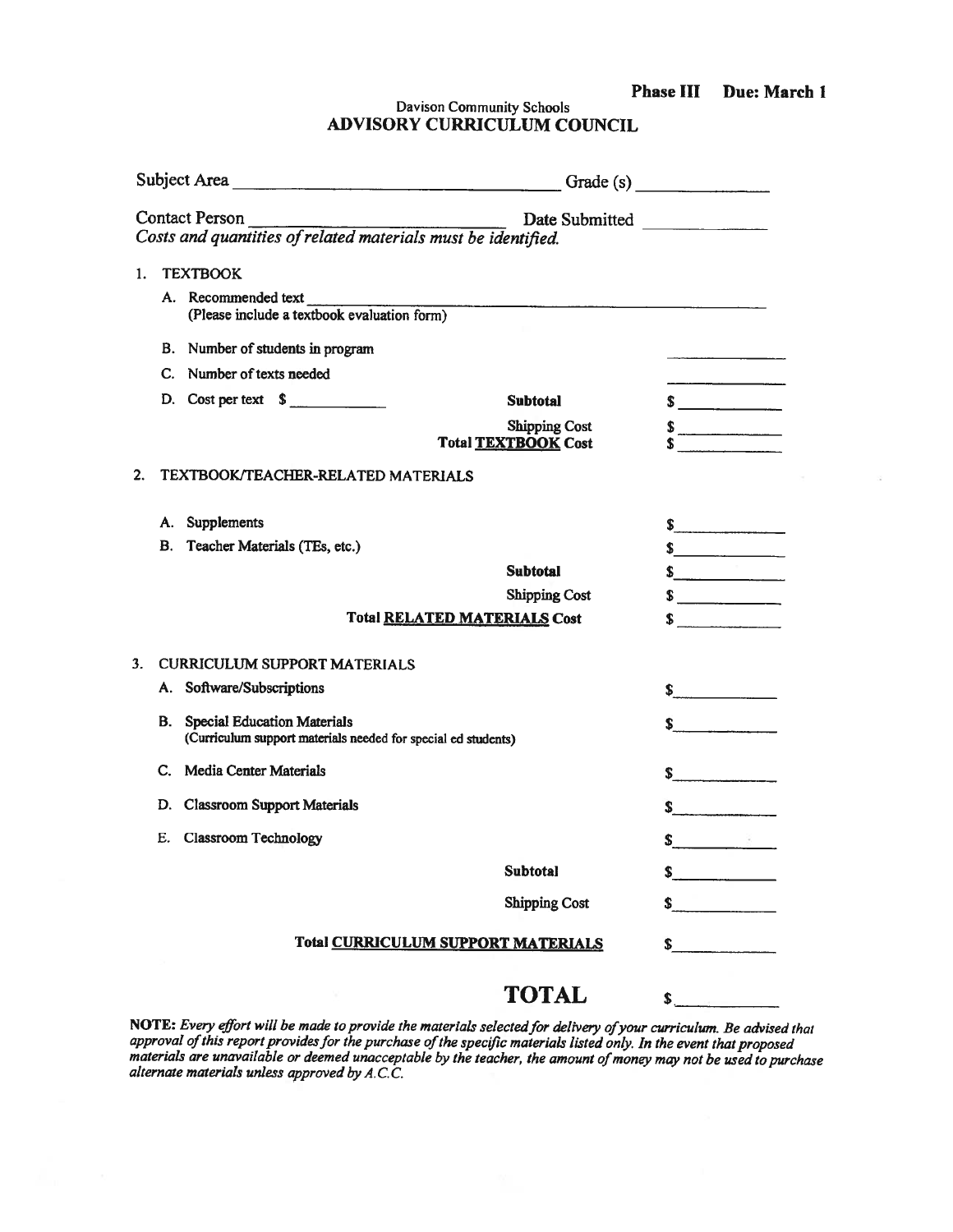|                                                                                               | Albinian Mondo |                     | <b>Neppol</b> |                      |          |
|-----------------------------------------------------------------------------------------------|----------------|---------------------|---------------|----------------------|----------|
| Title:                                                                                        |                |                     | Publisher:    |                      |          |
| Author:                                                                                       | Copyright:     |                     |               | Edition:             |          |
| <b>Evaluation Date:</b>                                                                       |                | <b>Course Name:</b> |               |                      |          |
| Area                                                                                          |                | 2                   | S             | $\blacktriangleleft$ | Comments |
|                                                                                               | Poor           | Average             | Good          | Excellent            |          |
| Organization & Construction                                                                   |                |                     |               |                      |          |
| The textbook is clearly organized                                                             |                |                     |               |                      |          |
| Table of contents and index are clear and expansive                                           |                |                     |               |                      |          |
| Print size appropriate for grade level                                                        |                |                     |               |                      |          |
| Format is visually appealing and interesting                                                  |                |                     |               |                      |          |
| Book is durable/quality construction                                                          |                |                     |               |                      |          |
| Content/Curriculum/Connections                                                                |                |                     |               |                      |          |
| Content information is accurate and unbiased                                                  |                |                     |               |                      |          |
| Provides up-to-date information                                                               |                |                     |               |                      |          |
| Content is aligned to district curriculum                                                     |                |                     |               |                      |          |
| Content offerings provide depth to individual topics                                          |                |                     |               |                      |          |
| Content offerings provide breadth across the curriculum                                       |                |                     |               |                      |          |
| Content emphasize complex, higher level thinking skills                                       |                |                     |               |                      |          |
| Content includes application of skills and concepts at grade level                            |                |                     |               |                      |          |
| Content integrates other subject areas and/or suggestions for integration                     |                |                     |               |                      |          |
| Graphics are clear and accurate and engaging                                                  |                |                     |               |                      |          |
| Graphic materials are sufficient in number and appropriate for instruction                    |                |                     |               |                      |          |
| Content is age appropriate and sensitive to the developmental level of the<br>target audience |                |                     |               |                      |          |
| Material is appropriate for the reading and maturity level of the intended<br>students        |                |                     |               |                      |          |
| Text encourages social and cultural appreciation                                              |                |                     |               |                      |          |
| Images represent individuals from multiple cultural backgrounds                               |                |                     |               |                      |          |

Davison Community Schools<br>Textbook/Materials Report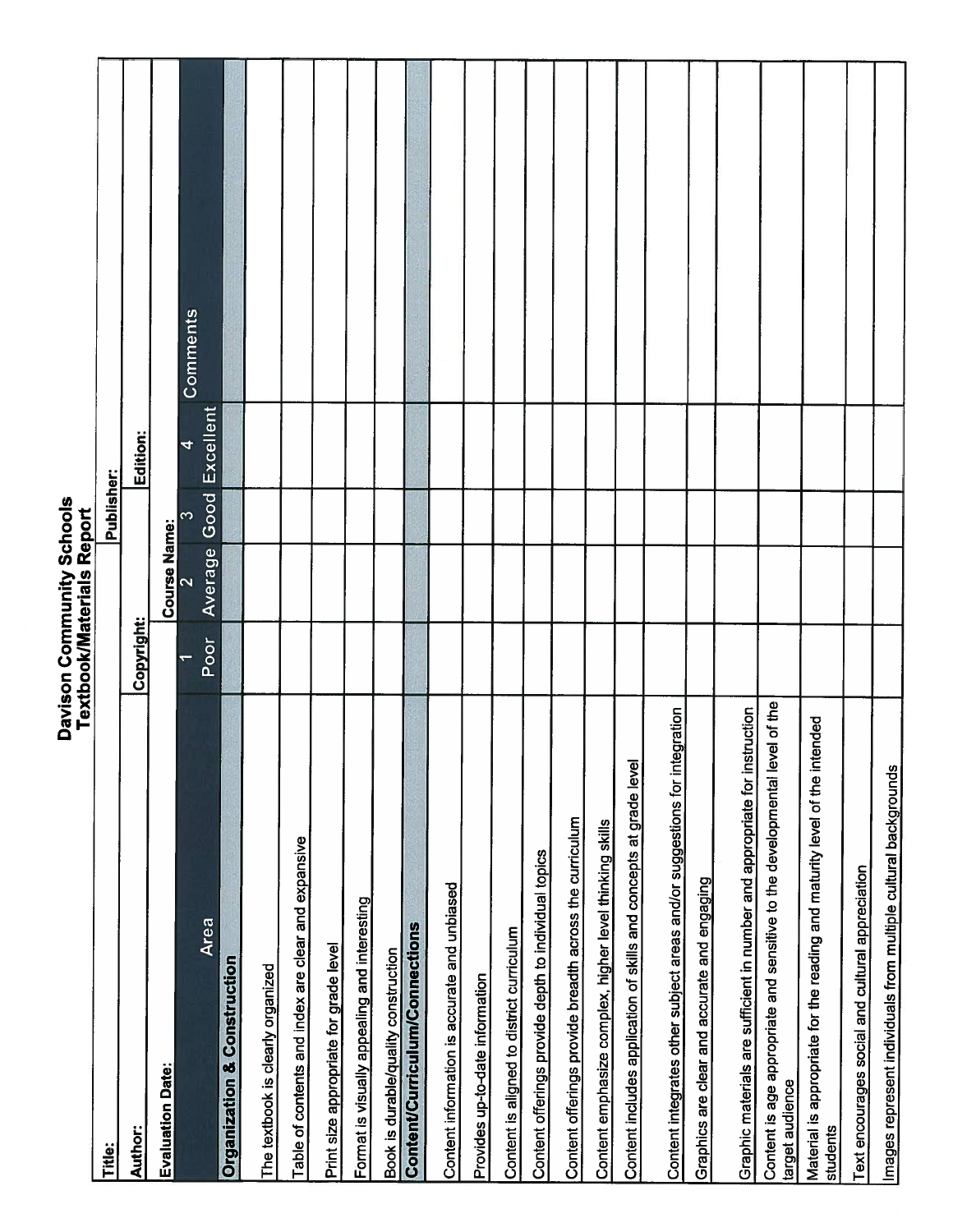| <b>Supplements/Resources</b>                                                                                       |  |  |  |
|--------------------------------------------------------------------------------------------------------------------|--|--|--|
| Adequate amount of reference resources available                                                                   |  |  |  |
| Electronic and interactive format available                                                                        |  |  |  |
| Online and technical support available                                                                             |  |  |  |
| Teacher resources available                                                                                        |  |  |  |
| Resources flexible and adaptable to a variety of student needs                                                     |  |  |  |
| hodel<br>Material reflects a variety of ways to differentiate instruction and m<br>content to support all learners |  |  |  |
| ities<br>Materials provided to support reinforcement and enrichment activi                                         |  |  |  |
| $\frac{5}{2}$<br>Materials provide resources for students with disabilities and Engl<br>Language Learners          |  |  |  |

Overall strengths of this title:

Overall weaknesses of this title:

Grade level readability:

Accept: Recommendation:

Reject:

Signature of Contact Person: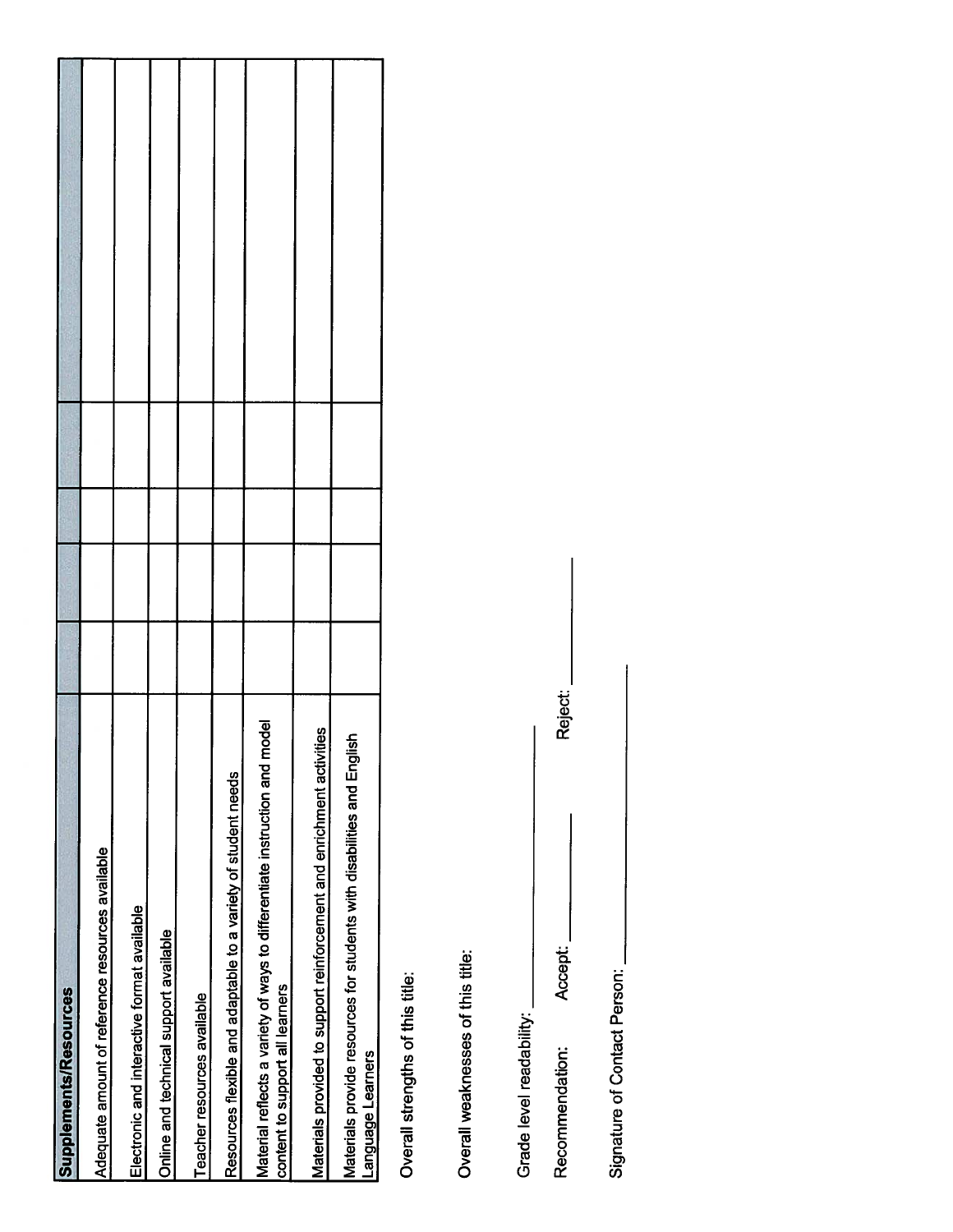#### **Davison Community Schools ADVISORY CURRICULUM COUNCIL Phase III Technology Evaluation**   *Date*

**Describe the technology the group is interested in purchasing:**

**Explain how the requested technology will support the curriculum.** (Be specific and include bullet point examples)

**Did the group compare other similar technologies? What were the findings?**

**What are the strengths and weaknesses of this technology?** (Be specific and include bullet point examples)

Strengths:

Weaknesses:

**How often is it anticipated students will use this technology?**

**Is the requested technology sustainable? Are there hidden legacy costs?** 

**Are there any PD costs associated with the requested technology? If so what and what is included in the training?**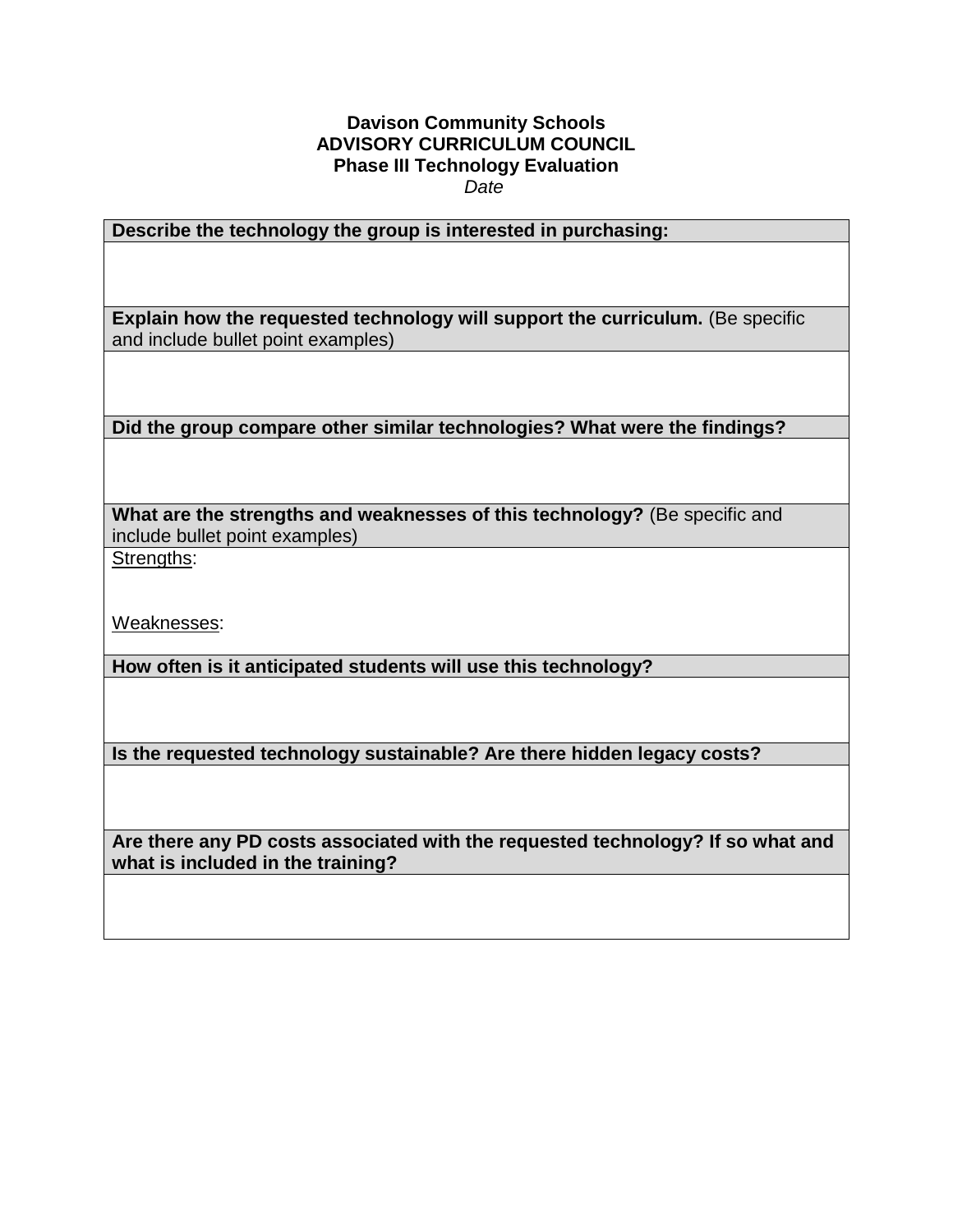# **Davison Community Schools ADVISORY CURRICULUM COUNCIL Phase IV, Progress Update**

 *date*

### **Course Name**

Work Completed

*Include a list/description of the work that has been completed for each unit of study*

Work to be Completed

*Include a list/description of the work to be completed* 

Curriculum Adjustments

*Detail any curriculum adjustments that have been made to the Phase I/II document* 

Additional Needs:

*Document any additional needs or curriculum supports (materials, training, etc…)*

Feedback Requests or Clarifying Questions

*Indicate if any documents have been submitted for feedback from ACC and/or any clarifying questions to ACC.*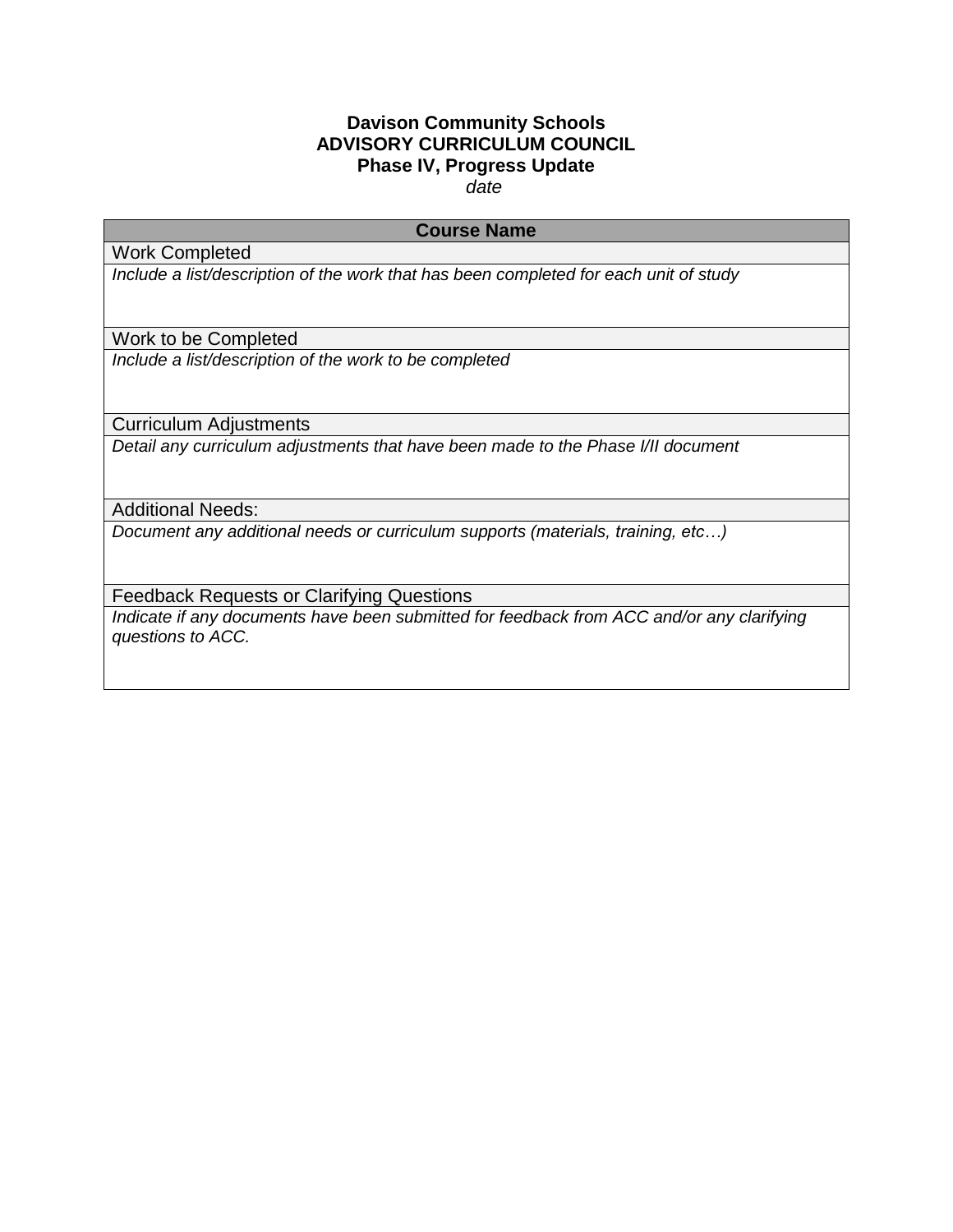# **Phase V Unit Map**

A Unit Map is to be created for each unit of study which includes the components listed below. The format of the Unit Map is determined by the teacher/group.

Required Components of a Unit Map:

- 1. Outline of topics/lessons for the unit with an approximate timeframe for completion:
	- provides sequential list of topic/lessons, by name, for each unit
- 2. Identification of standard(s) tied to topics/lesson (code only)
- 3. Unit Essential Questions
	- Optional to list if questions tie to all topics/lessons or to individual topics/lessons
- 4. Academic Vocabulary included in the topic/lesson (vocabulary from Phase I/II)
- 5. Menu of activities for each topic/lesson: *All activities are expected to meet the DOK of the standard and reflect a variety of learning styles*
	- List of activities
	- Teachers choose which activities best meet the needs of their students
- 6. Assessments:

*Teachers are expected to use a Balanced Assessment System which includes formative, interim and summative assessments*

 Agreed upon Interim assessments and Common Summative assessments should be identified in the sequence of lessons and/or end of unit